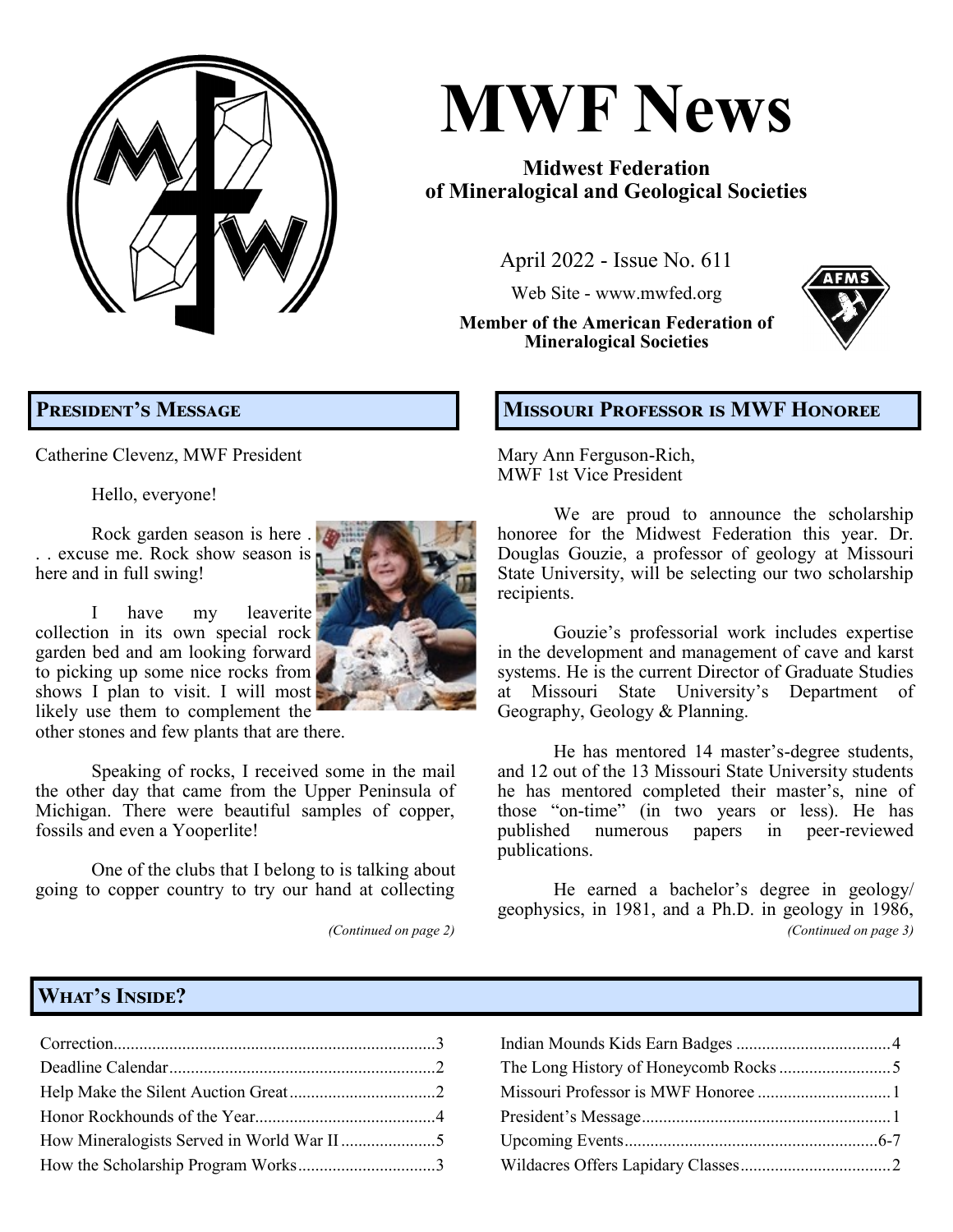#### **MWF OFFICERS**

President: Catherine Clevenz 1334 Melvin Drive Toledo, OH 43615 419-340-5276 clevenz@gmail.com

| 1st VP: Mary Ann Ferguson-Rich 2nd VP: Cheryl Neary |                                               |
|-----------------------------------------------------|-----------------------------------------------|
| 1166 Broadview                                      | 42 Jefferson Avenue                           |
| Tallmadge, OH 44278                                 | Patchogue, NY 11772                           |
| 330-630-9625                                        | 516-449-5341                                  |
| mafergusonrich@gmail.com                            | ciervo.neary@gmail.com                        |
| Secretary: Donna Moore                              | Treasurer: Sandy Fuller                       |
| 25235 N. Illinois Highway 97                        | 8445 Grange Boulevard                         |
| Cube II $61427$                                     | $C_{\alpha}$ ttaga $C_{\alpha}$ vaya MN 55016 |

Cuba, IL 61427 Cottage Grove, MN 55016 309-789-6501 651-459-0343 [mwfsecretary@gmail.com](mailto:mwfsecretary@gmail.com) [mwftreas@rock](mailto:mwftreas@rock-biz.biz)-biz.biz

#### **Deadline Calendar**

The spring **MWF Executive Committee meeting** will be held **April 2, 2022**, in Des Plaines, Illinois, in conjunction with the **Des Plaines Valley Geological Society's annual show**. The meeting and show will both be held at Des Plaines Park District's Leisure Facility, 2222 Birch Street. The meeting will begin at 9:15 a.m. on Saturday; the show's hours are 9:30 a.m.-5 p.m. Saturday and 10 a.m.-4 p.m. Sunday. No host hotel has been selected, but Des Plaines is near O'Hare Airport, so there are lots of options. Be sure to check whether your hotel has free parking.

North Lakes Academy is sponsoring a nationwide **Youth Poster Contest** for students in grades 1 through 8; deadline for entries is **May 1, 2022**. See the article on page 3, or contact Michelle Cauley, [mcauley@northlakesacademy.org,](mailto:mcauley@northlakesacademy.org) for information.

Entries for the **All American Club Award** yearbooks should be sent to MWF Merit Awards Chair Mary Ann Ferguson-Rich by **April 15, 2022**. The top three MWF entries will be submitted to the national AFMS contest. For more information, contact mafergusonrich@gmail.com.

The annual **MWF Convention** will be held **Oct. 22-23, 2022**, in Springfield, Missouri, hosted by the Ozark Mountain Gem & Mineral Society. Details will be announced in future issues of MWF News.

**Rockhound of the Year Awards** may be submitted at any time for certificates and a mention in the MWF News. Contact Jeanine Mielecki, [jaynine9@aol.com.](mailto:jaynine9@aol.com) 

#### **Help Make the Silent Auction Great**

Silent Auction Request Susan Stanforth, MWF Silent Auction Chair

Howdy, friends! I'm hoping to convince you to clean out your rock/fossil closet and set aside material for our grand and glorious auction to be held at the 2022 MWF Convention in Springfield, Missouri, in October. And I do hope you will include name of item and where it was found (as all good rockhounds do).

You can bring them to me this spring/summer at rock shows in the Chicago area (Des Plaines Valley Geological Society on April 2nd and the Chicagoland Gems & Minerals Association show in St. Charles, Illinois on Memorial Day weekend). Or hand them over to J.C. or Donna Moore in central Illinois, or contact me at sstanforth123@yahoo.com.

I truly truly appreciate your amazing donations. Thank you.

#### **President's Message, continued**

*(Continued from page 1)*

from the mines. Who knows? Maybe the two clubs can meet up and dig up some fun!

On a serious note, I want to remind the clubs that if you haven't done your taxes, then step to it! There are many issues (like fines) for not being on time. I am just thankful for not being fined for writing my letters for this publication late! My apologies to the editor of this fine publication. I hope to see some of you at an upcoming show!

### **Wildacres Offers Lapidary Classes**

The dates for 2022 workshops at Wildacres Retreat in North Carolina, sponsored by the Eastern Federation of Mineralogical and Lapidary Societies, will be May 16-22 and September 5-11. The May session will include classes about gem trees, gem identification, intarsia, silver art clay, scrimshaw, silversmithing, stained glass, and wire-wrapping.

Eastern Federation members usually have first dibs on the classes, but they may have room for Midwesterners as well! For more information, contact Suzie Milligan, smilligan@stny.rr.com.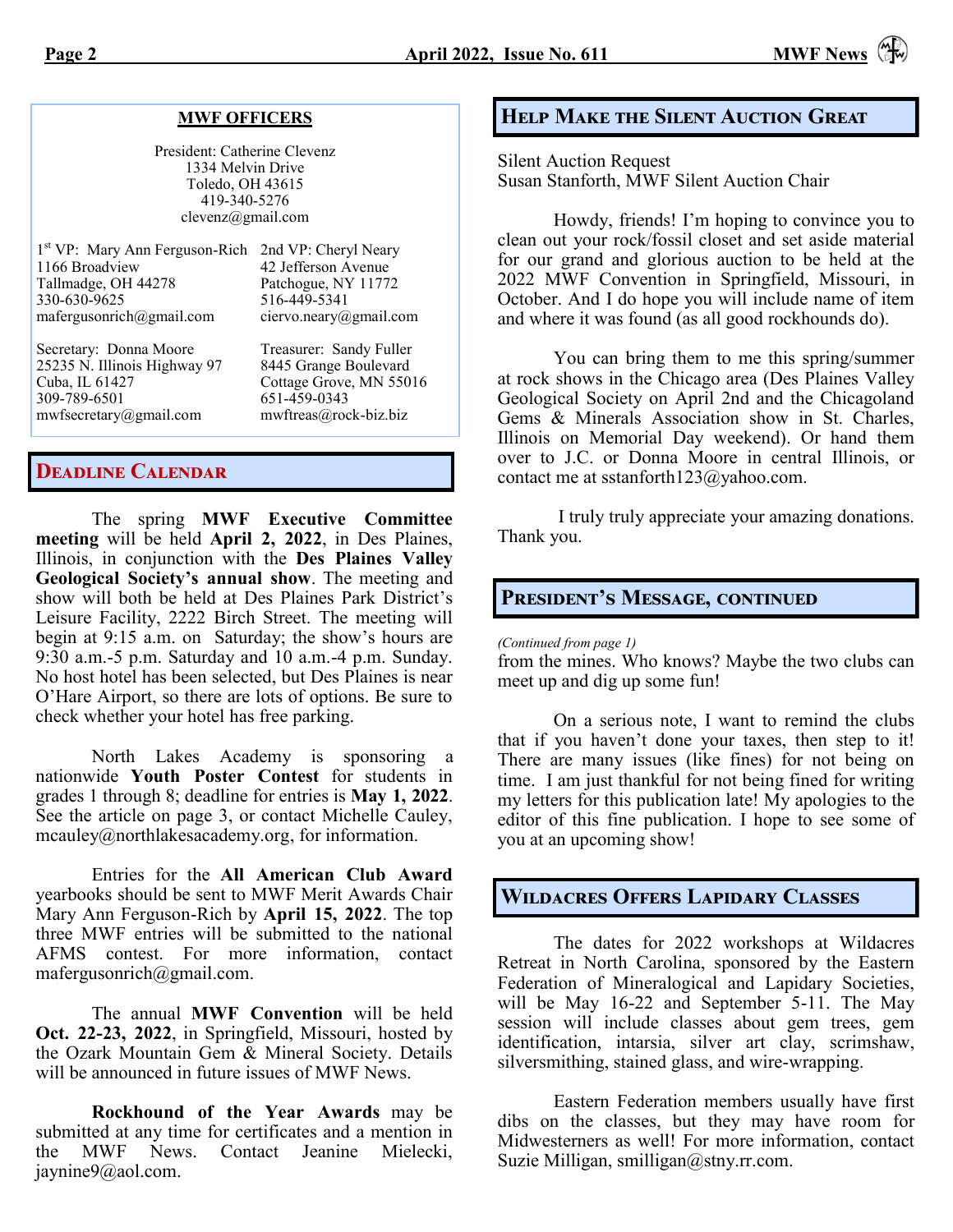

#### How the Scholarship Program Works **Gouzie Is Scholarship Honoree, cont.**

Sandie Fender

AFMS Scholarship Foundation President

The question often comes up of "What does AFMS Scholarship Foundation do?" Well, one thing that the AFMS Scholarship Foundation does is sponsor scholarships for graduate students.

The Foundation was established in 1964 with the purpose of financially aiding young men and women to acquire an education in the field of earth sciences. The first scholarship was given in 1965. The first scholarship was for one student for \$300.00 per year for two years. It is now given to two students per participating federation in the amount of \$4,000.00 each.

The Scholarship Foundation allows each of the regional federations to honor a member of their community by naming a Scholarship Honoree from its region. Since 1972, each participating regional federation has selected its own Honoree, who then selects the school(s) and assists with the selection of the students who are given the scholarship grants. This indirect method has served our purpose perfectly in that it benefits students.

The funding comes only from donations!! Finances have been very difficult for the AFMS Scholarship Foundation, like everyone else, due to the Covid pandemic. Now that we are starting to regain some normalcy, the Foundation is requesting donations.

A generous donation would be \$1 per member from each society. If a society could donate more than that, it would be wonderful!

#### **Correction**

The photo in the March MWF News of Kreigh Tomaszewski (Rockhound of the Year for Michigan's Indian Mounds Rock & Mineral Club) and Delaina, a junior member of the club, was simply credited "Photo and caption courtesy of Jeanine Mielecki." While Mielecki did forward the picture and information, the photo was taken by Craig Stoker. Information for the caption was provided by Joan Stoker, who also obtained permission from the parents for the use of the child's picture. Thank you both very much for your contributions!

#### *(Continued from page 1)*

from the University of Kentucky. Prior to joining Missouri State's faculty in 2005, Gouzie's career included work as a private environmental consultant and more than ten years of government service, including with the California Environmental Protection Agency. He worked for two federal agencies, the Centers for Disease Control and Prevention and the Agency for Toxic Substances and Disease Registry.



*Dr. Douglas Gouzie, this year's MWF Scholarship Honoree. Photo via missouristate.edu.*

Gouzie has performed or managed dozens of groundwater investigations involving karst or fractured rock aquifers, along with a number of contaminated site investigations and environmental health evaluations of sites on, or proposed for, the NPL (Superfund) List.

He has a broad background in environmental monitoring, remediation, and management, and is a Registered Professional Geologist in Florida, Georgia, Missouri, and North Carolina.

He has served as president of the Missouri Section of the American Institute of Professional Geologists, and as chair of the North-Central Section of the Geological Society of America. He is chair of the joint North-Central/South Central Geological Society of America meeting that will take place in 2024.

Congratulations to Dr. Gouzie! We look forward to meeting him at our convention in Springfield, Missouri in October and presenting the scholarships.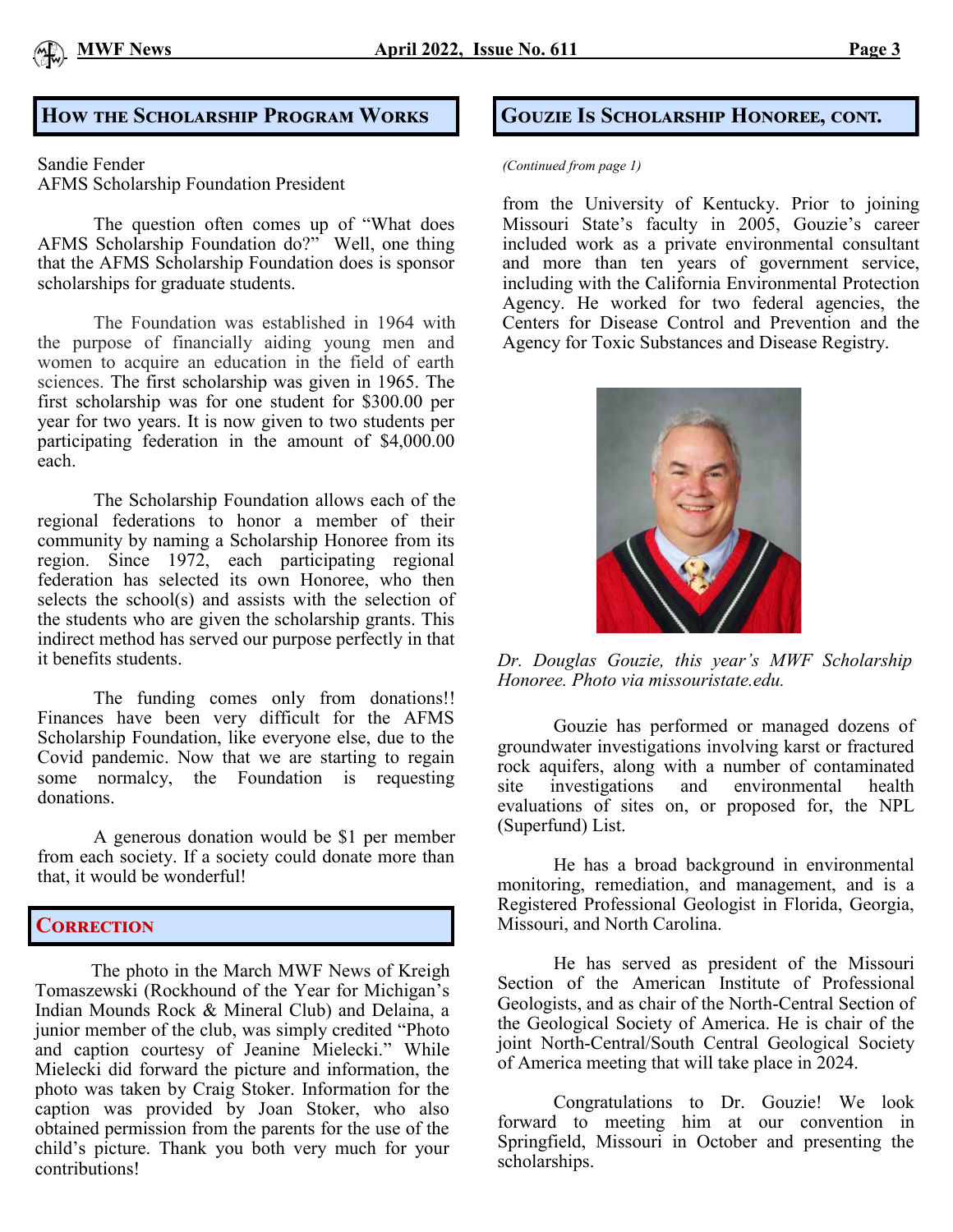### **Honor Your Committee Chairs (and Refreshment Makers) as Rockhounds of the Year**

Ellery Borow, AFMS Club Rockhound of the Year **Committee** 

From the Summer 2021 EFMLS News,

Eastern Federation of Mineralogical & Lapidary **Societies** 

Think of the work of a Safety Committee. Think it is an easy job? A fun job? It is far more work than one might imagine. Take most any committee chair and chat with them. You will likely get an earful, not to boast, but to describe the work that goes on behind the scenes.

Give a look-see at your committee chairs. They often get lost in the goings-on within a club. Clubs are run by people, volunteers one and all. Committees, day in and day out, year in and year out, do an outstanding job with serving your club. Why not give a shout out to your deserving committee chairs for their over-andabove dedication to the club? They deserve it.

At the AFMS Club Rockhound of the Year (ACROY) Committee, we like to encourage clubs to recognize their best members' volunteer effort. It matters not what effort a club deems to be a shining example of dedication, devotion, and demeanor with supporting their club. Maybe the best refreshment maker, the best program speaker, the best secretary, the

best assistant of the manager of show committee, dealer chair, the best lapidary shop instructor, the best whatever you decide surely deserves recognition for their great work.

The ACROY program is a means for a club to publicly honor their best members. When your club selects a person to honor, put together a brief write-up of their effort and send the write-up to your federation chair, along with the names of the club and the person submitting the information. The chair of the MWF Club Rockhound of the Year Committee is **Jeanine Mielecki, jaynine9@aol.com**. We will ensure that your honoree is mentioned in the pages of the AFMS newsletter. Please keep the write-up to about 70 words. And yes, I realize that the effort, dedication and enthusiasm of your honoree might take several pages to describe, but there are space limitations.

There are a few rules in the ACROY program the limit is one person (or a couple) per year per club, please. Also, one junior member may be honored per club per year. Next year your club will have a new opportunity to honor another outstanding volunteer.

Please thank your members who do their best in serving your club. They don't do it for the thanks. But thanking them is a mighty nice gesture.

#### **Indian Mounds Club Kids Earn Future Rockhound Badges and an Award**

Indian Mounds Rock & Mineral Club (MI) December 2021 Arrowhead News

Congratulations to Lulu for earning the Future Rockhounds of America Rockhound Award! This award is given when a junior member earns six badges and "graduates" from a Future Rockhound to real rockhound status.

And congratulations to the following juniors for badges presented in November:

Collecting Badge: Bella and Brianna

Field Trip Badge: Luke, Brianna, Garet V., and Mathew

Gemstone Lore & Legend Badge: Lulu, Asher K., Toryn, Hope, Maddie, Brinley, and Rory



*Photo of Lulu by Jillian Duffy.* 

*(Editor's Note: Future Rockhounds of America is a juniors' program of the American Federation of Mineralogical Societies, the umbrella group for the Midwest Federation and its sister federations. Those interested in beginning an FRA program in their club can read about it at amfed.org/fra/fut\_rock.htm, or contact the AFMS Junior Activities Chair, Lora Hall, at youth@amfed.org.)*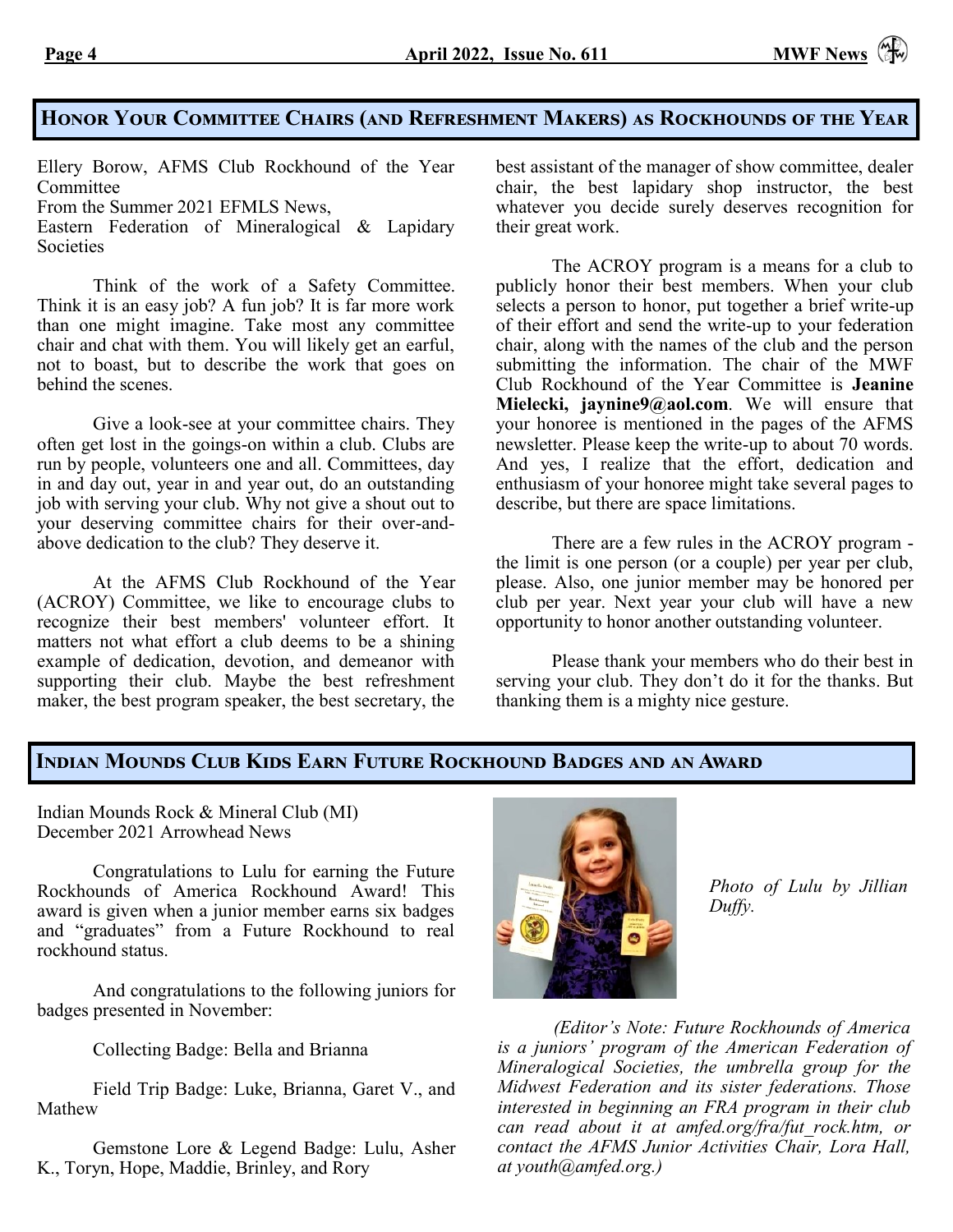#### **How Mineralogists Served in WWII**

Jennifer Haley, AFMS Historian From the February, 2021 A.F.M.S. Newsletter

I am finding really wonderful stories in old copies of The Mineralogist for future articles for you. The magazine was publishing long before the AFMS was founded. What is so special about the old publications are the stories about federation news and news of mineralogy at the time.

Once I find an interesting history topic, I then go looking for more information on the subject, if there is any to find. As rockhounds and mineralogists, we have quite a remarkable history that we can feel very proud to be a part of.

During World War II, there were hundreds of experienced mineral collectors who, although too old to qualify for military service, played a highly important role for the security of our country. Quartz and sapphires were essential to the war effort.

Mineral collectors cut quartz crystals for frequency control in communication instruments and radar. Sapphires were cut to make precision instruments used in airplanes, bombers and battleships. In a bomber, there were about one-hundred sapphires in the plane's instruments. In a battleship, there were about four thousand sapphire bearings. Pilots' lives and the success of their missions depended upon the lapidary skills of the gem cutter.

In 1940, America was completely dependent on Europe for sapphires. When the war came, an American company, Linde Air Products, created the synthetic sapphire. The creation of synthetic sapphires was vital to the war effort. The stones were only used for the war effort and not for jewelry.

Quartz crystal was used for frequency control in radio transmission, radar and other precision devices. The quality of the quartz crystal mines in Arkansas was considered finer than Brazil's, and the mines in Arkansas came under federal control during the war.

Gemstones, minerals, and the gem cutter have always played important roles throughout history, all around the world. No wonder mankind holds cutters and their stones in admiration.

#### **The Long History of Honeycomb Rocks**

Petra Schmalbrock, Editor Columbus Rock and Mineral Society (OH) From the November, 2021 Glacial Groove

Just before our recent trip to West Virginia, I came across a brochure for Honeycomb Rocks in Monongahela National Forest, which is in West Virginia. I thought, I've got to see them! So we followed scenic Route 150 up from the Greenbrier Valley, along a high ridge, essentially following the Allegheny front at elevations around 3,000 feet. The route had superb views over the forested Williams River Valley, and, in mid-October, the most spectacular color display I have seen.

After winding down and crossing the Williams River, we found the parking lot for the Honeycomb Rocks Trail.

I checked the RockD app to learn about the bedrock. The lower elevations are the Mississippian Mauch Chunk Group, about 350-360 million years old and dominated by shale, overlain by the Pennsylvanian Pottsville Group, dominated by sandstone. This sandstone was formed from sand deposited in a marine environment about 340 million years ago from erosion of even older rock. To form sandstone, the grains of sand had to be cemented together, and in this region and time, the cementing agent was kaolinite  $[A1_2(Si_2O_5)]$ OH4], a clay mineral.

During the Allegheny orogeny, 300 to 200 million years ago, the Pennsylvanian rock layers were moderately folded into anticlines (wave crests) and synclines (wave troughs). This is not the topography seen in today's landscape. There is more erosion at the anticlines than at the synclines.

Picture bending a sponge upwards. The holes in the sponge will become bigger where the sponge is stretched the most; bending it downwards will make the holes smaller. The same happens with rock. At the anticline crest, rock will be stretched the most, leading to bigger cracks and fractures. More water and ice can get in the cracks and break the rock apart and erode it.

So the highest ridges of the Allegheny Mountains seen today are the most erosion-resistant sandstone. Today's valleys were carved by rivers into the softer shale below.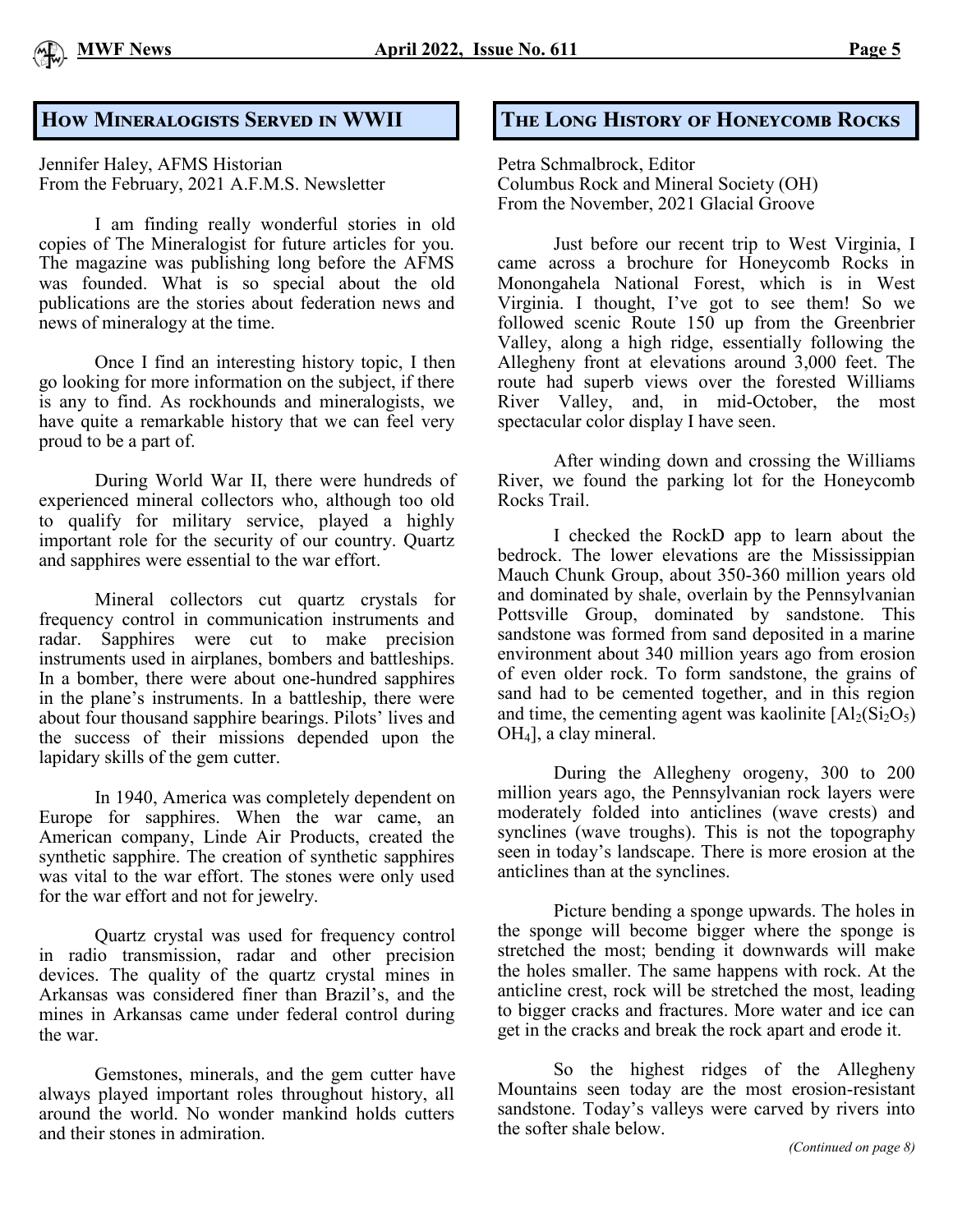

# **Upcoming Events**

Events may be cancelled on short notice due to the COVID-19 pandemic. **Be sure to contact the host club before traveling to an event.**

| Date and Time                                        | Organization                                                    | Place                                                                                                                                                         | Contact                                  |
|------------------------------------------------------|-----------------------------------------------------------------|---------------------------------------------------------------------------------------------------------------------------------------------------------------|------------------------------------------|
| March 19                                             | Midwest Mineralogical &                                         | St. John's Lutheran Church,                                                                                                                                   | Louis Talley                             |
| Sat, 10-5                                            | Lapidary Society rock swap                                      | 13115 Telegraph Road, Taylor, MI                                                                                                                              | ltalley1970@gmail.com                    |
| <b>March 19-20</b>                                   | Earth Science Club of                                           | County Fairgrounds, 2015 Man-                                                                                                                                 | Chris Berg,                              |
| Sat 10-5, Sun 10-4                                   | Northern Illinois (ESCONI)                                      | chester, Wheaton, IL                                                                                                                                          | chrisrocks9779@gmail.com                 |
| <b>March 25-27</b><br>Fri 4-8, Sat 10-7,<br>Sun 10-5 | Rock Hobby Club                                                 | Machinist Hall, 12365 St. Charles<br>Rock Road, Bridgeton, MO                                                                                                 | Roy Hurlburt,<br>hurlburt@juno.com       |
| <b>March 26-27</b>                                   | Badger Lapidary &                                               | Craig Center, County Fairgrounds,                                                                                                                             | Laurie Trocke,                           |
| Sat 9-5, Sun 9-4                                     | Geological Society                                              | 1301 Craig Avenue, Janesville, WI                                                                                                                             | glowyrocks@gmail.com                     |
| <b>March 26-27</b><br>Sat 8:30-6,<br>Sun 9:30-4      | Cedar Valley Rocks and<br><b>Minerals Society</b>               | Hawkeye Downs Expo Center,<br>4400 6 <sup>th</sup> Street SW, Cedar Rapids, IA                                                                                | Marvin Houg,<br>m houg@yahoo.com         |
| <b>March 26-27</b>                                   | Stark County Gem & Mineral                                      | County Fairgrounds, 305 Wertz Ave.                                                                                                                            | Scott Walton,                            |
| Sat & Sun, 9-5                                       | Club                                                            | NW, Canton, OH                                                                                                                                                | 1timothy412@att.net                      |
| April 2-3<br>Sat 10-6, Sun 11-5                      | Columbus Rock & Mineral<br>Society                              | Ohio Building, Ohio Expo Center,<br>717 E. 17 <sup>th</sup> Avenue, Columbus, OH<br>Masks required                                                            | Craig Kramer,<br>614-436-4511            |
| April 2-3<br>Sat 9:30-5, Sun 10-4                    | Des Plaines Valley<br>Geological Society                        | Park District Leisure Center,<br>2222 Birch Street, Des Plaines, IL<br>THE SPRING MWF EXECUTIVE COMMITTEE MEETING WILL BE HELD IN CONJUNCTION WITH THIS SHOW. | Mike Hanley,<br>geodeguy@att.net         |
| April 2-3                                            | Lincoln Gem & Mineral Club                                      | Lancaster Event Center, 4100 N.                                                                                                                               | Jayne Beer,                              |
| Sat 9-6, Sun 10-5                                    |                                                                 | 84 <sup>th</sup> Street, Lincoln, NE                                                                                                                          | jbeer60070@aol.com                       |
| April 2-3                                            | Neville Public Museum                                           | Neville Public Museum, 210 Museum                                                                                                                             | Randy Westberg,                          |
| Sat 9-5, Sun 10-4                                    | Geology Club                                                    | Place, Green Bay, WI                                                                                                                                          | bay45@hotmail.com                        |
| April 7-9<br>Thurs, Fri, Sat<br>$9:30-9$             | Indian Mounds Rock and<br>Mineral Club                          | Rogers Plaza Town Center, 972<br>28 <sup>th</sup> Street SW, Wyoming, MI                                                                                      | Kreigh Tomaszewski,<br>kreigh@gmail.com  |
| April 9-10                                           | <b>Fulton County Rockhounders</b>                               | Donaldson Center, Wallace Park,                                                                                                                               | George Coursey,                          |
| Sat 10-5, Sun 10-4                                   |                                                                 | 250 S. Avenue D, Canton, IL                                                                                                                                   | courseyfarms@gmail.com                   |
| April 9-10                                           | Southern Illinois Earth                                         | Marion City Pavilion, 1602 Sioux                                                                                                                              | Mike Chontofalsky,                       |
| Sat 10-6, Sun 10-5                                   | Science Club                                                    | Drive, Marion, IL                                                                                                                                             | chontofalsky $@$ att.net                 |
| April 10                                             | Black Hawk Gem and                                              | Waterloo Center for the Arts,                                                                                                                                 | David Malm,                              |
| Sun 11-5                                             | Mineral Society                                                 | 225 Commercial Street, Waterloo, IA                                                                                                                           | davidmalm@cfu.net                        |
| April 16<br>Sat 9-1                                  | St. Croix Rockhounds                                            | Valley Creek Mall, 1750 Weir Drive,<br><b>Woodbury, MN</b>                                                                                                    | stcroixrock@gmail.com                    |
| <b>April 23-24</b><br>Sat 10-6, Sun 10-5             | Akron Mineral Society and<br>Summit Lapidary Club<br>"Gemboree" | Emidio's Expo Center, 48 E. Bath,<br><b>Cuyahoga Falls, OH</b>                                                                                                | Becky Kosco,<br>summitlapidary@gmail.com |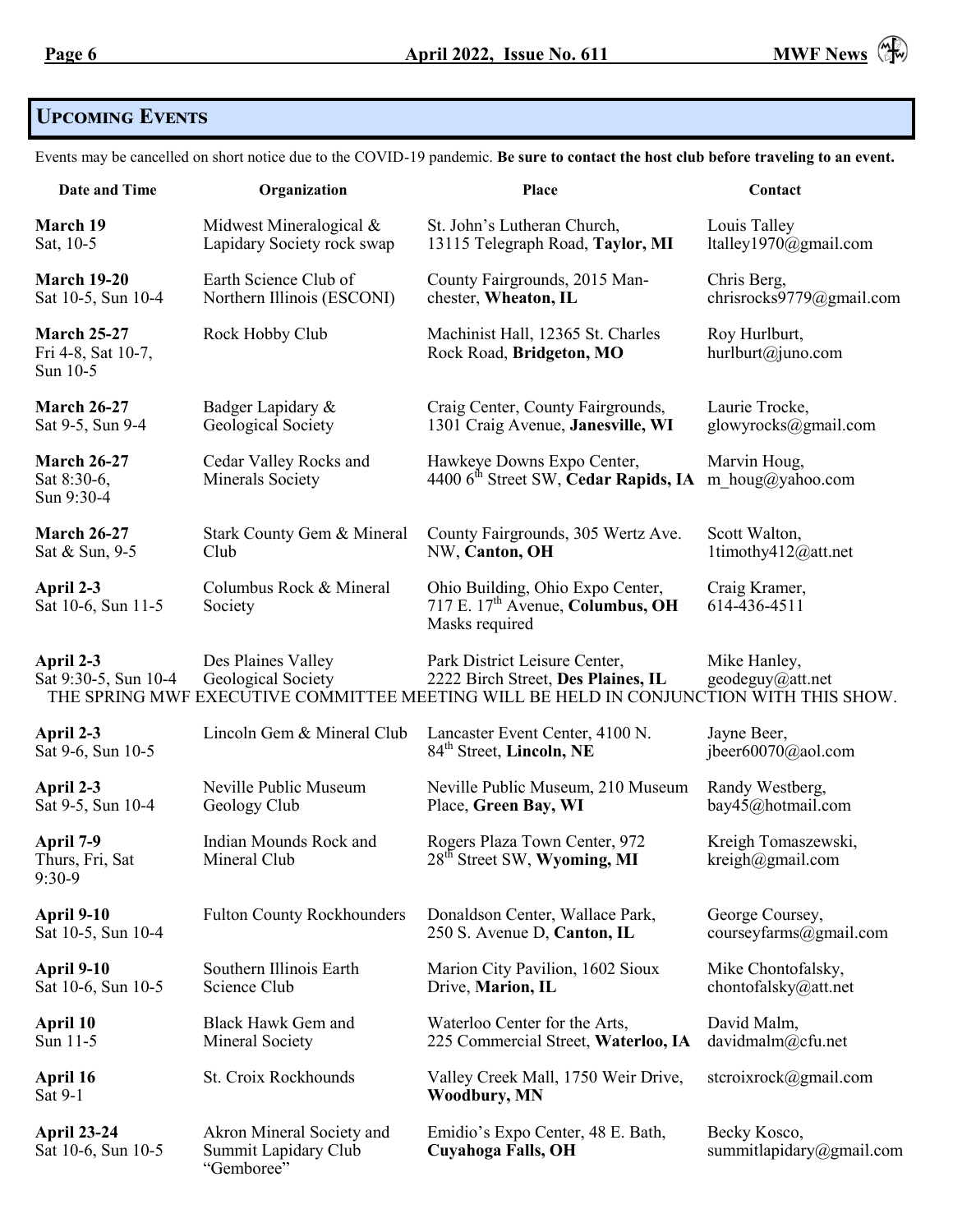

ပြ

# **Upcoming Events, continued**

Events may be cancelled on short notice due to the COVID-19 pandemic. **Be sure to contact the host club before traveling to an event.**

| Date and Time                                      | Organization                                       | Place                                                                                             | Contact                                                           |
|----------------------------------------------------|----------------------------------------------------|---------------------------------------------------------------------------------------------------|-------------------------------------------------------------------|
| <b>April 23-24</b><br>Sat 9-5, Sun 10-4            | Chippewa Valley Gem &<br>Mineral Society           | County Expo Center, 5530 Lorch,<br>Eau Claire, WI                                                 | Paul Tubbs,<br>bizpaml@gmail.com                                  |
| <b>April 23-24</b><br>Sat 10-6, Sun 10-4           | Miami County Gem and<br>Mineral Club               | Duke Lundgard Bldg., County<br>Fairgrounds, County Road 25-A,<br>Troy, OH                         | Dewey Buck,<br>deweybuck12@gmail.com                              |
| <b>April 23-24</b><br>Sat 10-5, Sun 10-4           | Rockhounds of Central<br>and Southern Illinois     | The Venue, 2882 N. Dineen,<br>Decatur, IL                                                         | Rita Winter,<br>ritasacfp@yahoo.com                               |
| April 29-May 1<br>Fri 4-8, Sat 10-6,<br>Sun 10-5   | Kalamazoo Geological and<br>Mineral Society        | Kalamazoo Expo Center, 2900 Lake,<br>Kalamazoo, MI                                                | Wrifton Graham,<br>wrifton $\omega$<br>greatlakesgeneralstore.com |
| April 30<br>Sat, 10-4                              | Central Arkansas Gem,<br>Mineral & Geology Society | Johnson Pavilion, Burns Park,<br>Military Drive and Eldor Johnson<br>Drive, North Little Rock, AR | Bill Alcott,<br>mrbill@fidmail.com                                |
| <b>May 6-8</b><br>Fri noon-7,<br>Sat 9-5, Sun 10-4 | Central Missouri Rock and<br>Lapidary Club         | Knights of Columbus Hall, 2525<br>N. Stadium Blvd., Columbia, MO                                  | Mary Wozny,<br>lmwoz@msn.com                                      |
| <b>May 7-8</b><br>Sat 9-5, Sun 10-4                | Cuyuna Rock Club                                   | Curling Club, County Fairgrounds,<br>2000 SE 13 <sup>th</sup> Street, Brainerd, MN                | Ed Opatz,<br>opatz1@at1.net                                       |
| <b>May 7-8</b>                                     | Northwest Ohio Rockhound<br>Club                   | St. James Lutheran Church,<br>4727 Sylvania Ave., Toledo, OH                                      | Meg Barnhizer,<br>superscouts@bex.net                             |
| <b>May 13-15</b><br>Fri and Sat 10-5,<br>Sun 10-3  | Tri-State Gem & Mineral<br>Society                 | Joplin Historical & Mineral Museum,<br>504 S. Schifferdecker, Joplin, MO                          | Chris Wiseman,<br>jmc-cwiseman $\omega$<br>sbcglobal.net          |
| <b>May 14-15</b><br>Sat noon-7, Sun 10-5           | Rock Hobby Club                                    | Eagles Lodge, 707 W. Congress,<br>Pacific, MO                                                     | Roy Hurlburt,<br>hurlburt@juno.com                                |
| <b>May 14-15</b><br>10-4:30 Sat,<br>10-4 Sun       | Wisconsin Geological<br>Society                    | Muellner Bldg., Hart Park,<br>7300 Chestnut, Wauwatosa, WI                                        | Paul Schmidt,<br>pvs@wi.rr.com                                    |
| <b>May 21-22</b><br>Sat 10-6, Sun 11-5             | Cincinnati Mineral Society                         | Sharonville Convention Center,<br>11355 Chester Road, Sharonville, OH tehuizing@fuse.net          | Terry Huizing,                                                    |



*May Issue Submission Deadline Is April 5th!*